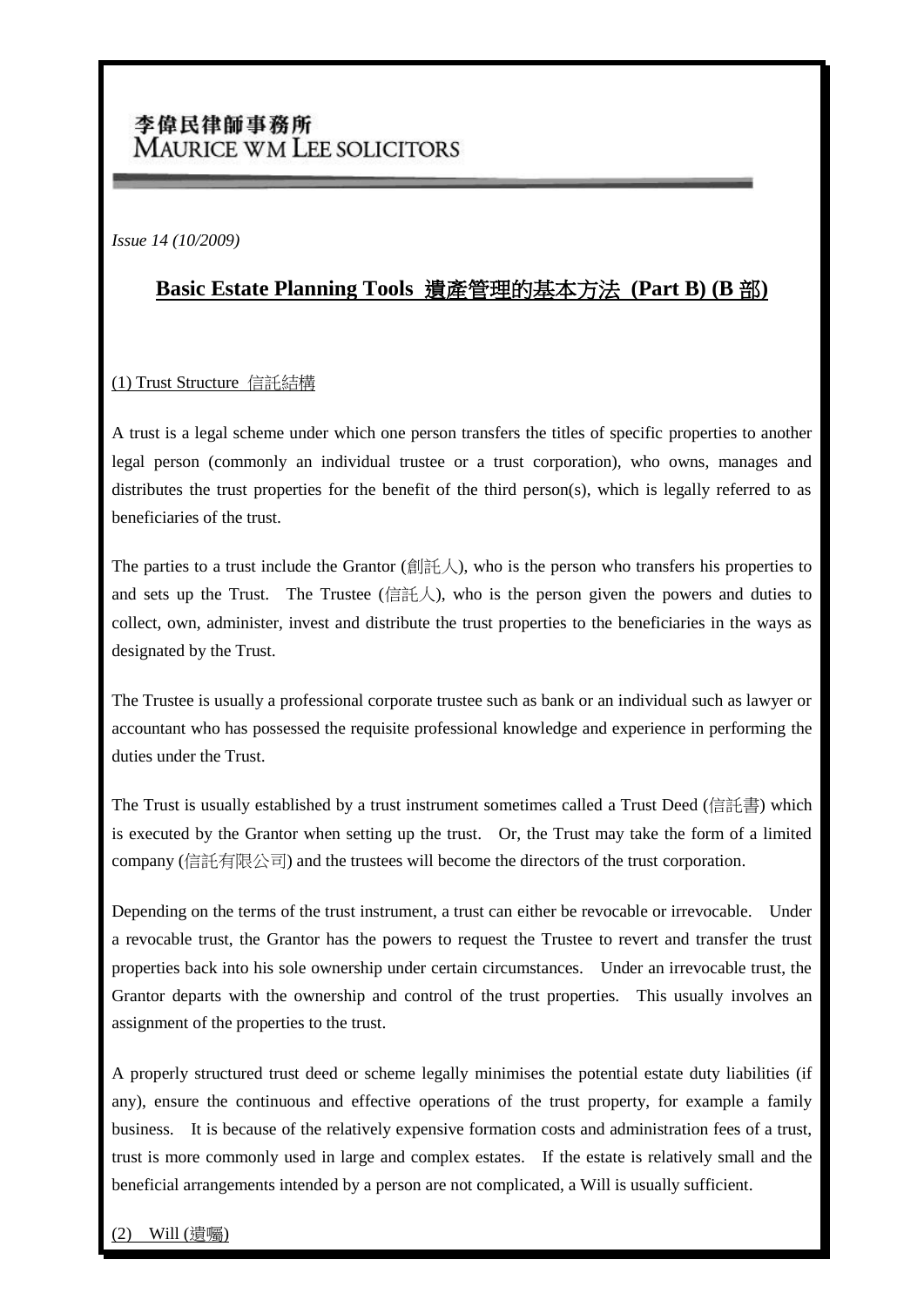A Will is a written legal instrument by which the testator provides directions for the management and distribution of his estate after death. A testator  $(\dot{\mathbb{Z}}$ 囑人) is the person who makes the Will. In Hong Kong, the legal requirements for creation of a Will are governed by Wills ordinance (Cap. 30). Will is defined under Section 2 of the Wills Ordinance as a codicil and any other testamentary act or instrument for a person's disposition of his estate after death.

According to Section 5 of Wills Ordinance (Cap. 30), no will is valid unless

- (a) it is in writing;
- (b) that the testator who made the will has got the testamentary intention  $(1.11)(\frac{11.11}{2})$
- (c) it is signed by the testator, or by some other person in his presence and by his direction in the presence of 2 or more witnesses present at the same time; and
- (d) each witness either signs the will or acknowledges his signature in the presence of the testator.

Testamentary intention means that the testator intends that the Will should be his last Will and the Will indicates the testator's desire to dispose his properties at death. As long as the Will fulfils the above requirements, there is no specific requirement as to the language used in creating the Will.

In Hong Kong, if a person dies without a Will, his estate will be passed and distributed by intestate succession according to the statutory provisions under the Intestates' Estates Ordinance (無遺囑者 遺產條例) (Cap. 73).

According to Section 4 of the Intestates' Estates Ordinance, if the deceased dies without a Will and leaves a husband or wife and children, the surviving husband or wife will take all the personal chattels and effects of the deceased and a net sum of HK\$500,000.00. He or she will also take one half of the residuary estate of the deceased. The child will get and if more than a child, the children will share in equal shares the remaining half of the residuary estate.

Legally, a Will only takes effect at the time of death of the testator and cannot govern the disposition of his estate for any time before death. A Will however can be revoked (取替先前遺囑) by the testator by any last Will made by the testator before his death if he so wishes.

A Will can also be used to create the life interest (在生利益) for a beneficiary, for example, the interest in enjoying the possession of a flat or for receiving the rental incomes generated from it. Life interest only takes effect and lasts for the lifetime of the beneficiary whom we call the life tenant. It comes to an end at the death of the life tenant and the property will be vested unto the ultimate beneficiary as stated in the Will, that is the remainderman, for his use and benefit absolutely.

### (3) Joint Tenancy 聯名物業俗稱 "長命契"

Joint Tenancy is a common law form of ownership by two or more persons of the same property. The individuals, who are called joint tenants, share the ownership of the property equally and have the equal undivided right to keep or dispose of the property.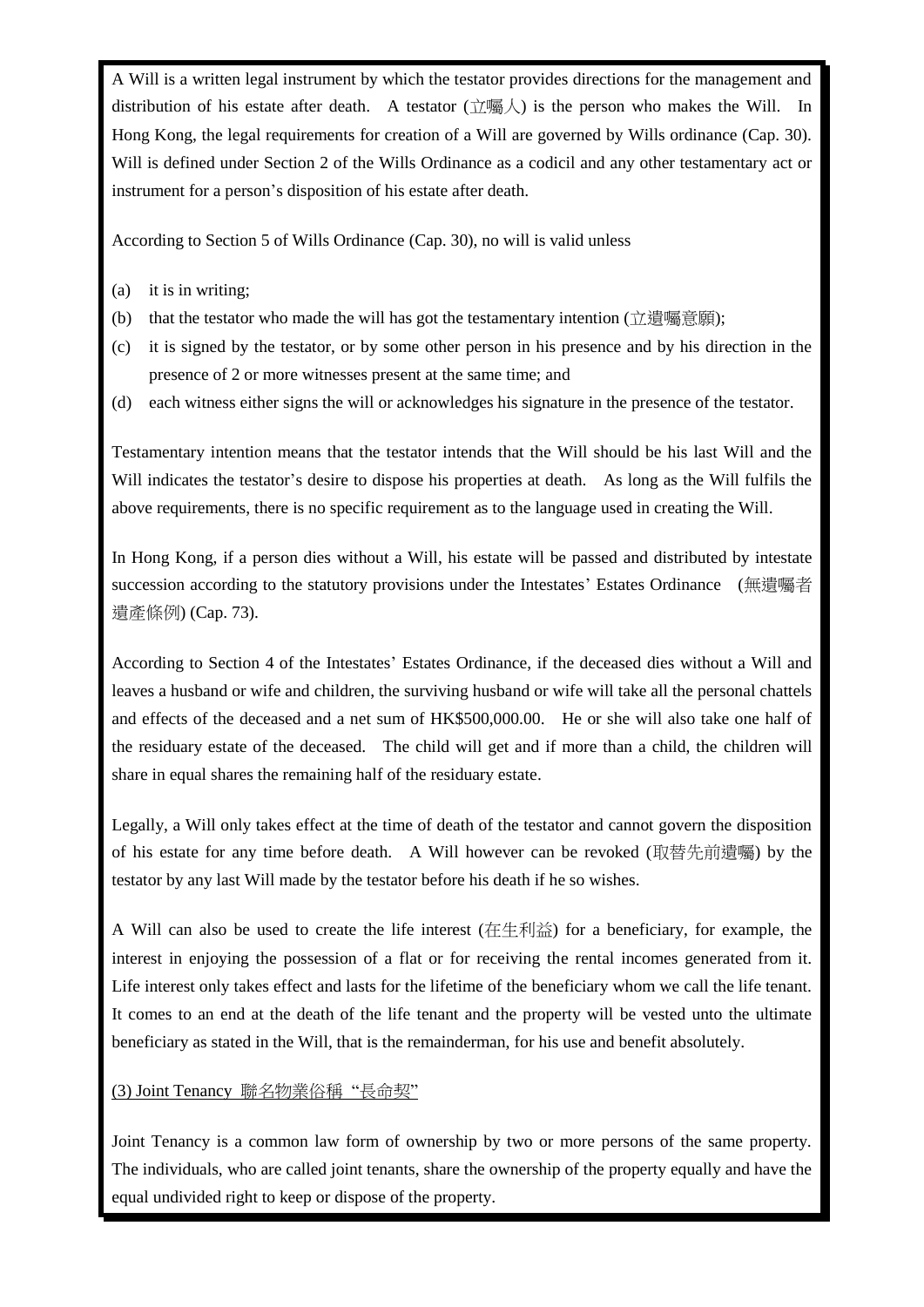The property under joint tenancy will be passed automatically to the surviving joint tenant or tenants upon death of any joint tenant under the right of survivorship. The last surviving one enjoys the property finally and absolutely. Joint tenancy is thus a simple form of estate planning as it avoids the necessity of a Will for the disposition of a person's estate. It is commonly used for married couples or parents and children to hold the ownership of their home.

It is worth noting Section 9 of the Conveyancing and Property Ordinance (房產轉讓條例) (Cap. 219) provides that *"where a tenancy in the same estate or interest in land vests in 2 or more persons under an instrument or a will, it shall be presumed, unless the contrary intention is expressed on that instrument or will, that the tenancy vests in those persons as tenants in common (*共管物業*) rather than as joint tenants".* It is therefore necessary to write down and specify in the assignments (樓契) for real properties the properties are held under joint tenancy. Otherwise, jointly owned real properties in Hong Kong will be presumed to be held by the owners as the tenants-in-common only.

For "jointly held bank accounts", despite its popular name, it is commonly provided in the account opening mandate of the banks in Hong Kong that the monies in the bank accounts are to be held by account holders as the tenants-in-common instead of joint tenants.

### (4) Life Insurance 人壽保險

Life insurance is a written contract entered into between the policy holder (保單持有人) and the insurer (保險公司) commonly known as a life insurance policy, whereby the insurer agrees to pay a certain amount of money to the beneficiary (保險受益人) stated in the policy upon the occurrence of the policy holder's death. The policy holder is normally required to pay a lump sum or the premium at regular intervals under the life insurance policy.

Depending on the terms of the life insurance policy, the monetary benefits under the insurance policy may be paid to the beneficiary or beneficiaries as a lump sum or an annuity upon the death of the insured. An annuity can be structured to be paid to the beneficiary as the regular instalments over a specified period or only for a beneficiary's lifetime so that the living needs of the beneficiary can be taken good care of.

Life insurance policy is a simple tool to ensure that the beneficiaries can obtain the proceeds directly and quickly from the insurer without going through the court probate. It is easy to set up and readily available in the market.

Life insurance policy was a common tool for reducing estate duty liabilities in Hong Kong during the past years when estate duty was still chargeable in Hong Kong (because the money paid upon death of the insured to the named beneficiaries will not be included in computation of the estate duty). It is still a common form of estate planning tool in some jurisdictions with the high level estate duty imposed upon death. In Hong Kong, structured investment products (結構投資組合產品) however are becoming more and more popular and discussion on better disposition of such assets will be done in another chapter.